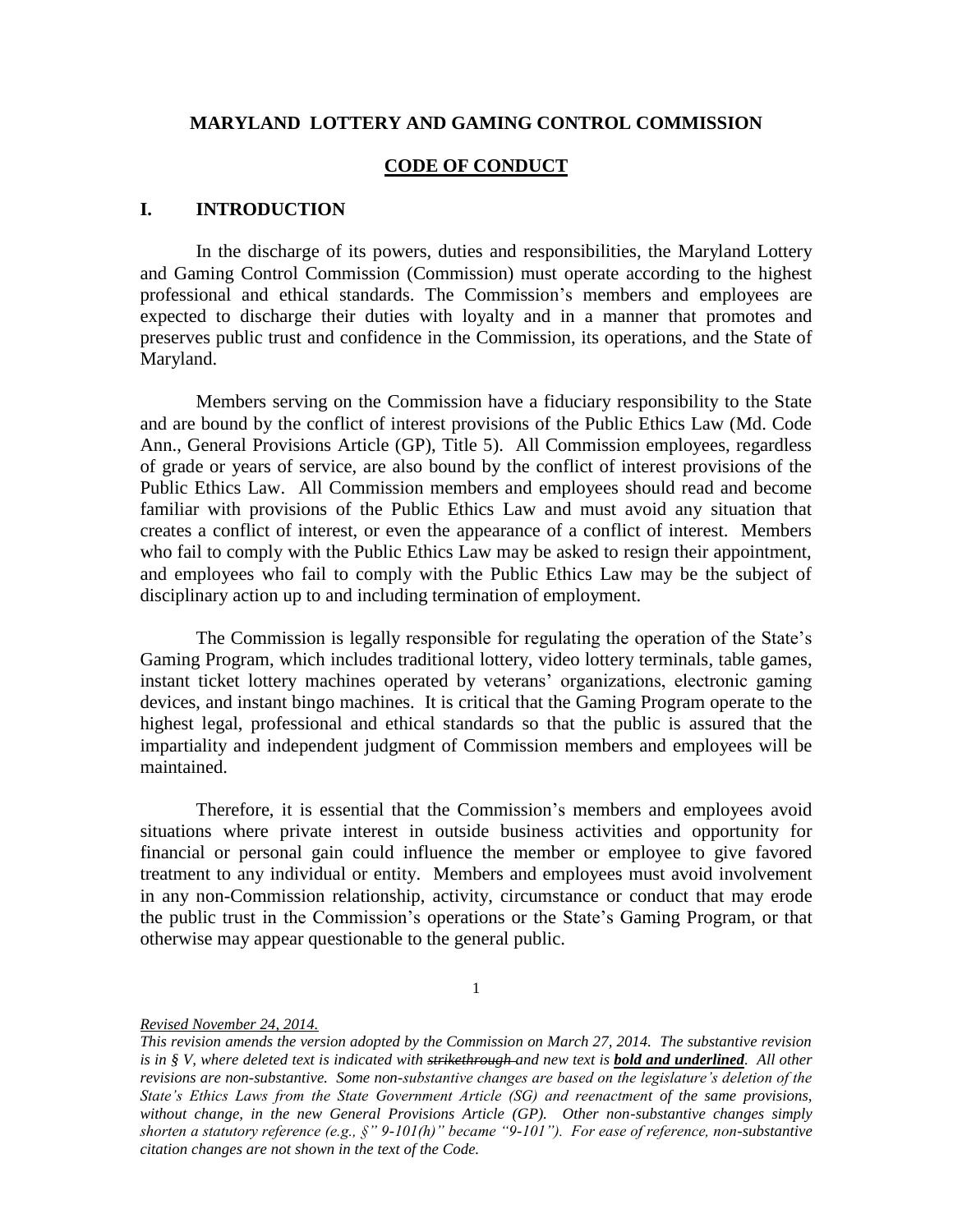# **II. POLICY AND APPLICATION**

- A. The purpose of this Code of Conduct (Code) is to ensure that the Commission's members and employees avoid situations, relationships and associations that may lead to or represent a conflict of interest for the Commission, or its members and employees, in the context of operating the gaming program. The provisions in this Code are intended to highlight and augment statutory and regulatory provisions. The list of prohibitions in this Code is not exclusive and does not substitute for any applicable law. All Commission members and employees should remain aware of their professional and ethical responsibilities under applicable law, including but not limited to:
	- (1) Standards of conduct for executive branch employees, Executive Order 01.01.2007.01;
	- (2) Conflict of interest, GP, §§ 5-501 through 5-510; and
	- (3) Financial disclosure requirements (if applicable), GP §§ 5-601 through 5-611.
- B. Each member of the Commission and each Commission employee must read and comply with this Code. Upon accepting an appointment to the Commission or employment with the Commission, each Commission member or employee shall sign a statement acknowledging that he or she has read the Code, understands its terms and agrees to abide by its terms as currently adopted or as may be amended. Should a member of the Commission or employee find himself or herself unable or unwilling to comply with the Code as adopted herein or as amended, the member or employee shall immediately inform the members of the Commission and the Director. If a Commission employee has a question or concern as to the applicability of this Code to a current or prospective situation, relationship or association, they should present that question or concern to the Director for clarification or guidance. Additionally, a member or employee should seek the review and approval of the Ethics Commission on all questions of compliance with Public Ethics Laws: [http://ethics.gov.state.md.us/.](http://ethics.gov.state.md.us/)

2

*This revision amends the version adopted by the Commission on March 27, 2014. The substantive revision is in § V, where deleted text is indicated with strikethrough and new text is <i>bold and underlined*. All other *revisions are non-substantive. Some non-substantive changes are based on the legislature's deletion of the State's Ethics Laws from the State Government Article (SG) and reenactment of the same provisions, without change, in the new General Provisions Article (GP). Other non-substantive changes simply shorten a statutory reference (e.g., §" 9-101(h)" became "9-101"). For ease of reference, non-substantive citation changes are not shown in the text of the Code.*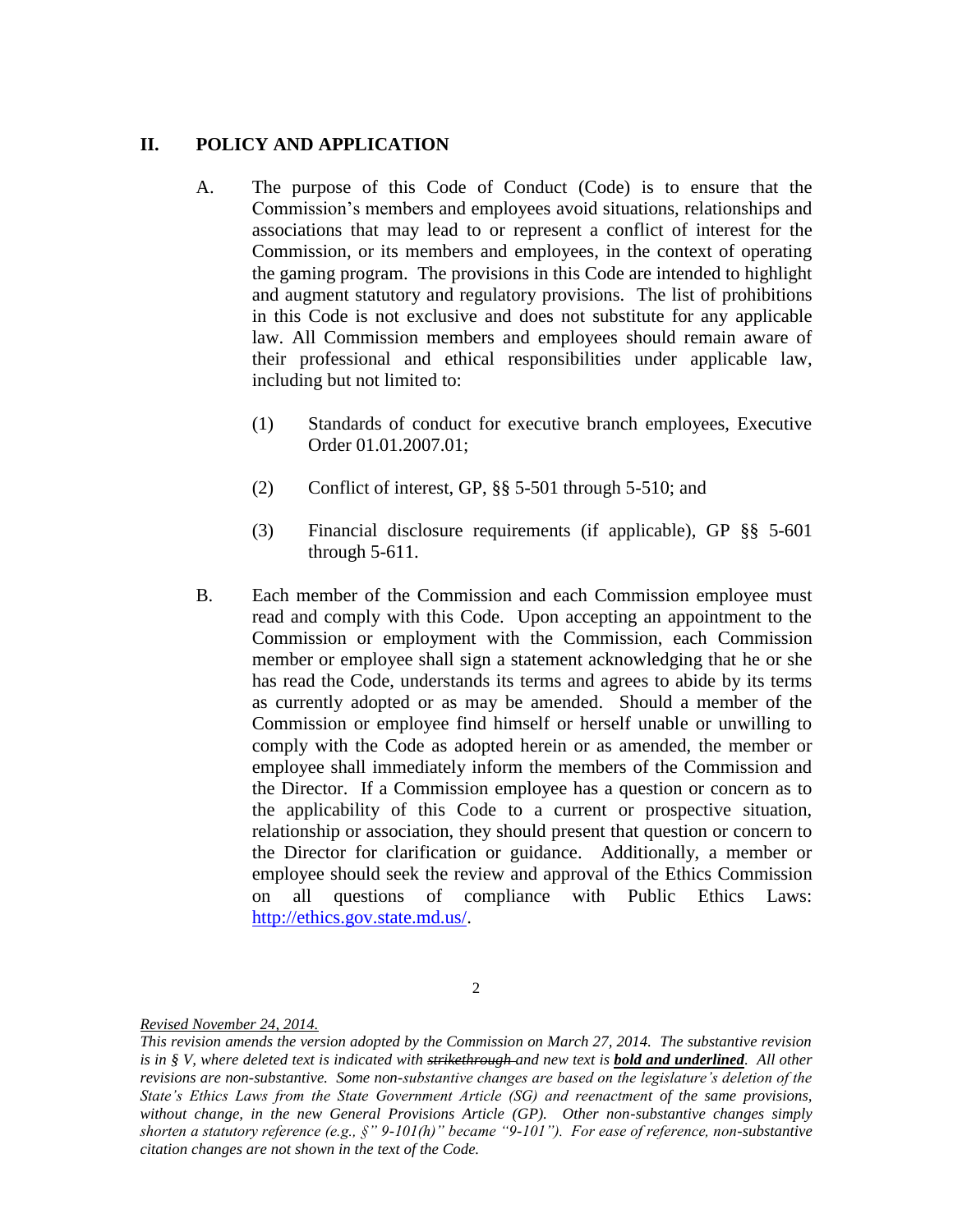- C. No Commission member or employee shall use or attempt to use his or her official position to secure any privilege, advantage, favor or influence for himself, herself or others.
- D. Certain of the prohibitions in this Code affect or extend to family members of Commission members or employees who live in the same principal residence as a member or employee. For purposes of this Code, these represent the lineal relations of Commission members and employees, as well as biological and legally adopted children. A member or employee should take reasonable measures to address any conduct of a family member that creates the appearance of a conflict of interest for the member or employee. However, it is recognized that in some cases, a Commission member or employee may have limited influence over the decisions or actions of a family member; that limited influence may be taken into consideration in evaluating the circumstances of an alleged failure to comply with this Code.
- E. Certain of the prohibitions in this Code extend to the affiliates of a licensee. Affiliates may not have a physical presence in the State of Maryland. However, given the need to avoid the appearance of a conflict of interest to ensure public confidence in the Gaming Program, Commission members and employees are prohibited from patronizing a licensee's affiliates as specified in this Code. This prohibition applies regardless of whether the affiliate is located in another gaming jurisdiction. A list of licensees (except for lottery retailers) and their affiliates is maintained on the Agency's intranet.

# **III. DEFINITIONS**

In this Code, the following terms have the following meanings:

A. "Agency" has the same meaning as in SG § 9-101, which is the Maryland Lottery and Gaming Control Agency (MLGCA).

3

*This revision amends the version adopted by the Commission on March 27, 2014. The substantive revision is in § V, where deleted text is indicated with strikethrough and new text is <i>bold and underlined*. All other *revisions are non-substantive. Some non-substantive changes are based on the legislature's deletion of the State's Ethics Laws from the State Government Article (SG) and reenactment of the same provisions, without change, in the new General Provisions Article (GP). Other non-substantive changes simply shorten a statutory reference (e.g., §" 9-101(h)" became "9-101"). For ease of reference, non-substantive citation changes are not shown in the text of the Code.*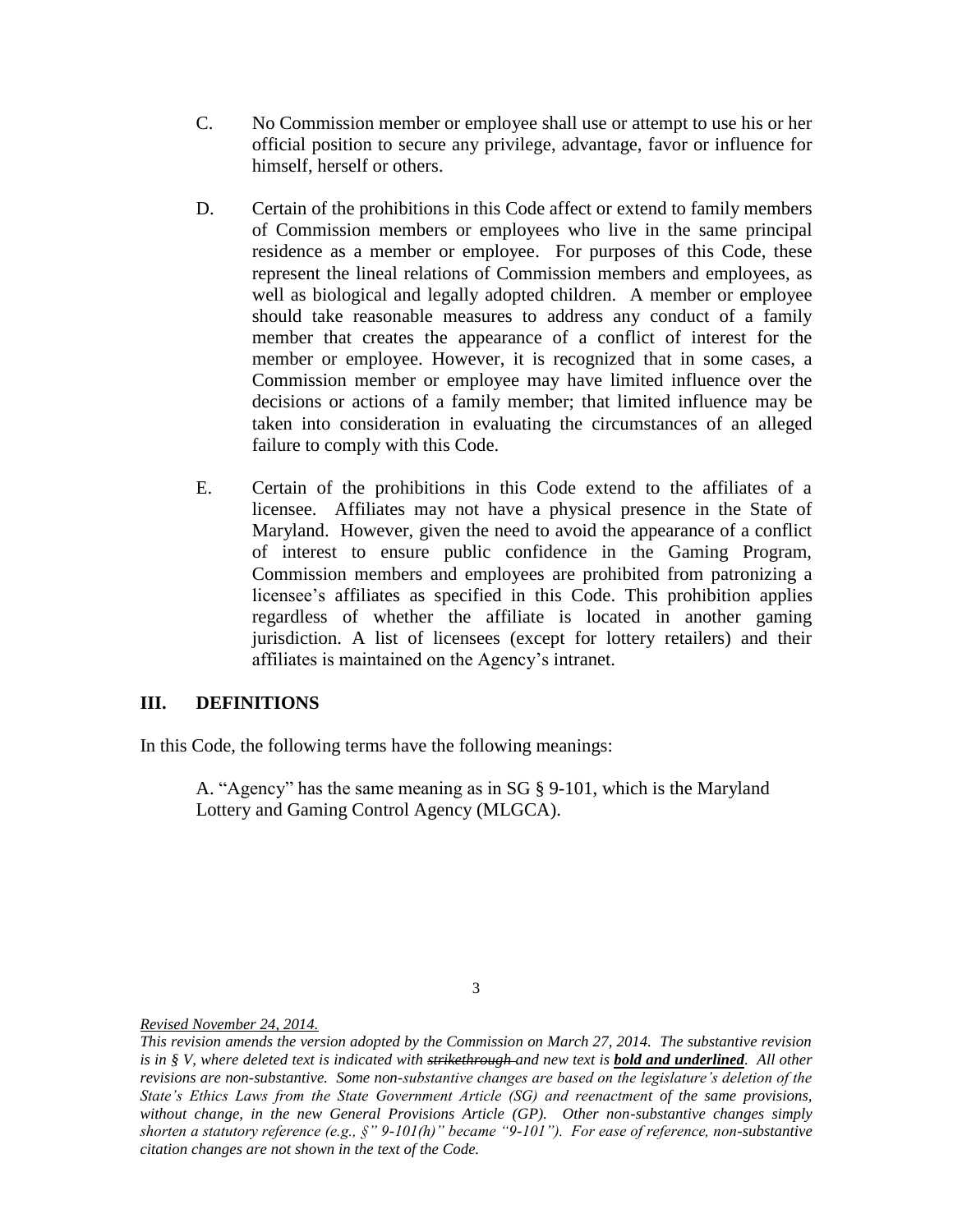B. "Applicant" means an individual or entity who applies for any license required under the Gaming Program.

C. "Close economic association":

(1) Has the same general meaning as in GP § 5-512, which is:

(a) An individual's employer, employee, or partner in a business or professional enterprise;

(b) A partnership, limited liability partnership, or limited liability company in which an individual has invested capital or owns an interest;

(c) A corporation in which an individual owns the lesser of:

(a) 10% or more of the outstanding capital stock; or

(b) capital stock with a cumulative value of \$25,000 or more; and

(d) A corporation in which the individual is an officer, director, or agent; and

(2) Does not mean stock owned directly through a mutual fund, retirement plan, or other similar commingled investment vehicle the individual investments of which the individual does not control or manage.

D. "Commission" has the same meaning as in SG § 9-104, which is the Maryland Lottery and Gaming Control Commission.

E. "Complimentary services" means any lodging or service item that:

(1) Is offered by a licensee directly or indirectly to a player at no cost or at a reduced cost;

(2) Is not generally available to the public;

(3) Does not include:

4

*This revision amends the version adopted by the Commission on March 27, 2014. The substantive revision is in § V, where deleted text is indicated with strikethrough and new text is <i>bold and underlined*. All other *revisions are non-substantive. Some non-substantive changes are based on the legislature's deletion of the State's Ethics Laws from the State Government Article (SG) and reenactment of the same provisions, without change, in the new General Provisions Article (GP). Other non-substantive changes simply shorten a statutory reference (e.g., §" 9-101(h)" became "9-101"). For ease of reference, non-substantive citation changes are not shown in the text of the Code.*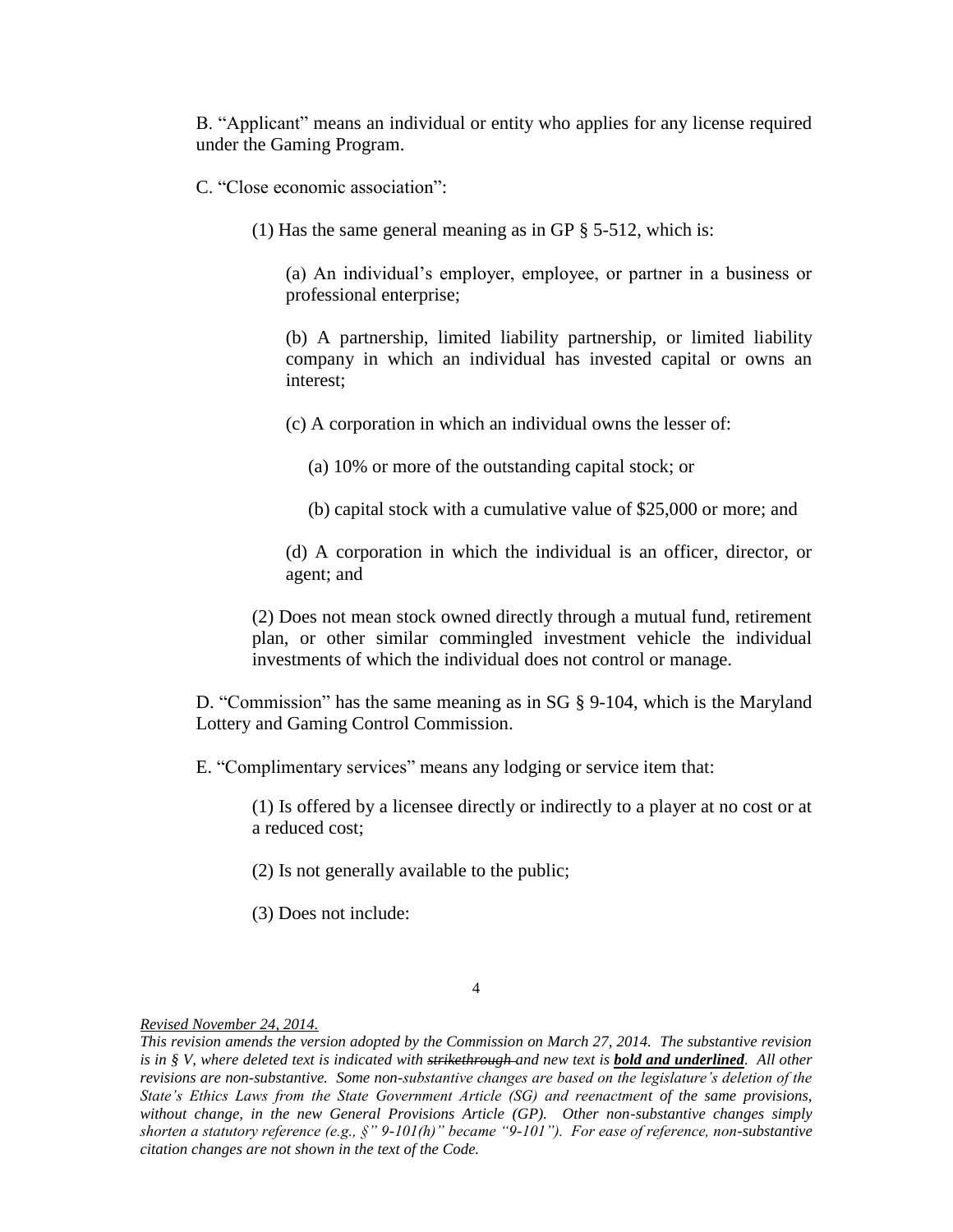(a) Noncashable credits issued to a player as part of a player incentive or reward program; and

(b) Lodging available to the public through convention or government rates.

F. "Conflict of interest" means a situation in which the private interest of a Commission member, employee, or family member of a member or employee, whether personal, financial or otherwise, influences, or creates the appearance that the private interest may impair the impartiality or independent judgment of the member or employee, or otherwise compromise the individual's fair and impartial performance of his or her Commission-related duties and responsibilities.

G. "Director" means the Director of the Agency.

H. "Electronic gaming device" means electronic and mechanical equipment regulated by the Commission under Criminal Law § 12-301.1 and Code of Maryland Regulations (COMAR) 36.06.

I. "Employee" includes all State employees, paid or unpaid, who are in the service of the Agency or Commission.

J. "Ethics Commission" means the State Ethics Commission, which has authority under GP § 5-101, *et seq*. to enforce the State's Public Ethics Laws.

K. "*Ex parte* communication" means a direct or indirect communication between a Commission member and an individual who has a personal or financial interest in a matter that is pending or reasonably likely to be pending before the Commission.

L. "Facility" means a location that is subject to the regulation of the Commission where players play:

- (1) Video lottery terminals;
- (2) Table games;
- (3) Electronic gaming devices;

#### 5

*This revision amends the version adopted by the Commission on March 27, 2014. The substantive revision is in § V, where deleted text is indicated with strikethrough and new text is <i>bold and underlined*. All other *revisions are non-substantive. Some non-substantive changes are based on the legislature's deletion of the State's Ethics Laws from the State Government Article (SG) and reenactment of the same provisions, without change, in the new General Provisions Article (GP). Other non-substantive changes simply shorten a statutory reference (e.g., §" 9-101(h)" became "9-101"). For ease of reference, non-substantive citation changes are not shown in the text of the Code.*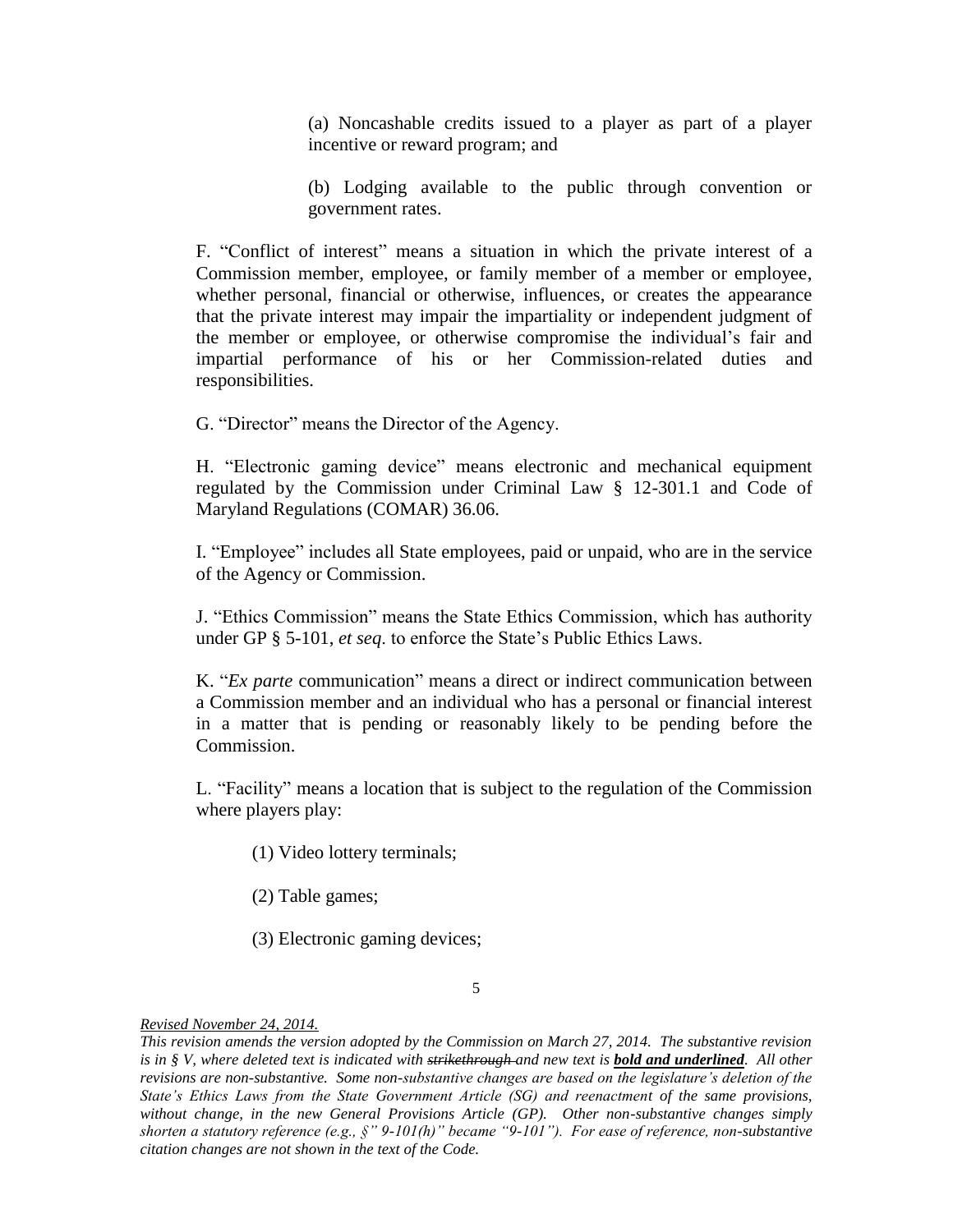(4) Instant bingo; or

(5) Instant lottery vending machines operated by a qualified veterans' organization.

M. "Family member" means an individual who lives in the same principal address as a Commission member or employee and is the Commission member's or employee's spouse, child, sibling, parent, or parent-in-law.

N. "Financial interest" has the same general meaning as in the Public Ethics Law, GP § 5-101, which is:

(1) Ownership if an interest as the result of which the owner has received within the past 3 years, is currently receiving, or in the future is entitled to receive, more than \$1,000 per year; or

(2) Ownership of securities of any kind that represent, or are convertible into, ownership of more than 3% of a business entity by a Commission member or employee, or the member's or employee's spouse.

O. "Gaming Law" means, collectively, the laws pertaining to all aspects of gaming in the State that the Agency and Commission regulate, and the regulations that the Commission promulgates under the Gaming Law, covering:

(1) Lottery, SG § 9-101, *et seq*.;

(2) Video lottery terminals and table games, SG § 9-1A-01, *et seq*.;

(3) Electronic gaming devices, Crim. Law § 12-301.1;

(4) Instant bingo machines, Crim. Law § 12-308; and

(5) Instant ticket lottery machines operated under a license issued to a veterans' organization, SG § 9-112.

P. "Gaming Program" means the Commission's and Agency's administration and control of those gaming activities identified in § III.O of this Code.

6

*This revision amends the version adopted by the Commission on March 27, 2014. The substantive revision is in § V, where deleted text is indicated with strikethrough and new text is <i>bold and underlined*. All other *revisions are non-substantive. Some non-substantive changes are based on the legislature's deletion of the State's Ethics Laws from the State Government Article (SG) and reenactment of the same provisions, without change, in the new General Provisions Article (GP). Other non-substantive changes simply shorten a statutory reference (e.g., §" 9-101(h)" became "9-101"). For ease of reference, non-substantive citation changes are not shown in the text of the Code.*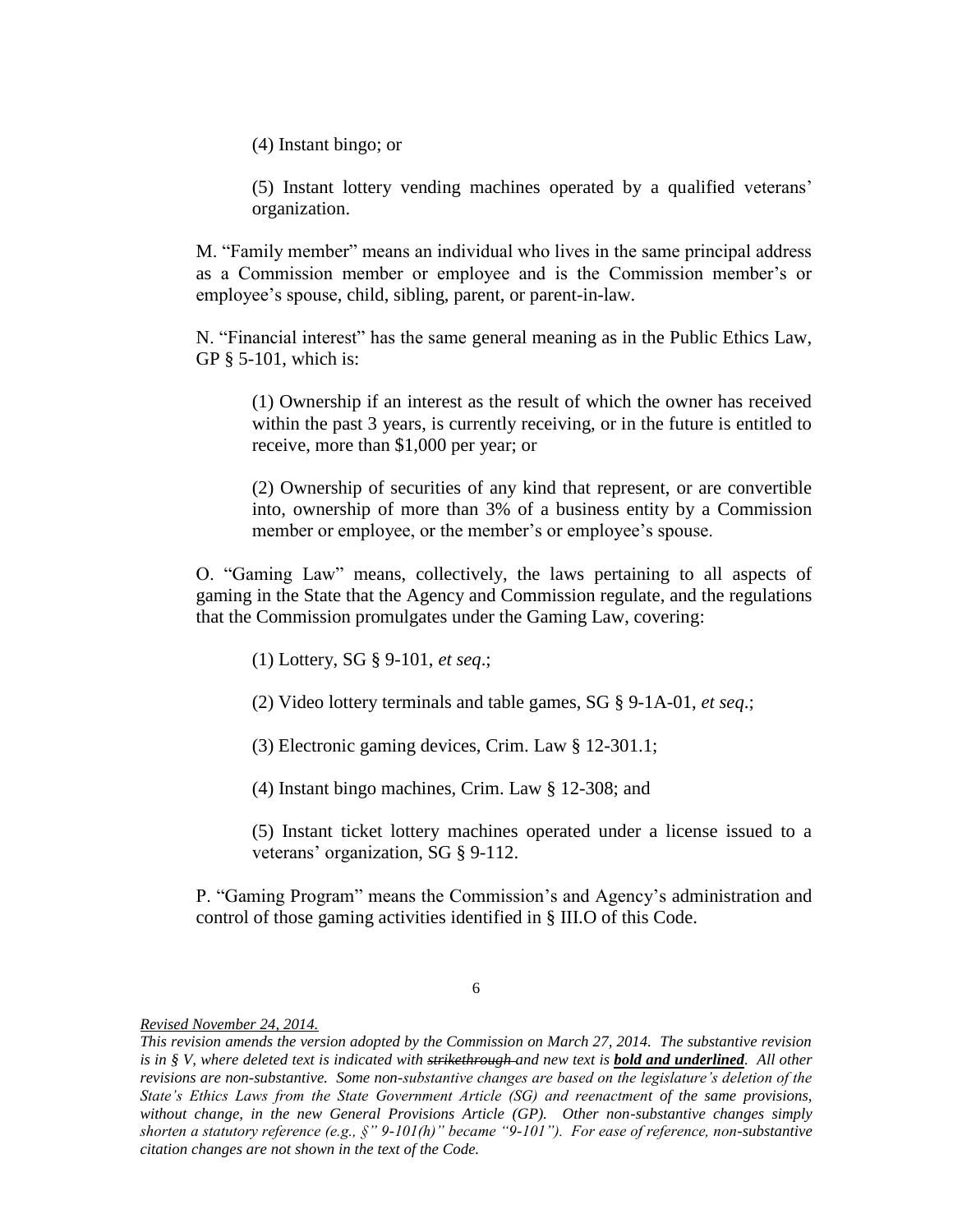Q. "Gift" has the same meaning as in the Public Ethics Law, GP § 5-101, which is:

(1) The transfer of anything of economic value, regardless of form, without adequate and lawful consideration.

(2) "Gift" does not include the solicitation, acceptance, receipt, or regulation of a political contribution that is regulated in accordance with:

(a) The Election Law Article of the Annotated Code of Maryland; or

(b) Any other law regulating the conduct of elections or the receipt of political contributions.

R. "Instant bingo" has the same meaning as in COMAR 36.07.02, which is a game of chance played on an instant bingo machine.

S. "Instant ticket lottery machine" means a machine operated by a veterans' organization under SG § 9-112.

T. "License" means the authorization required and issued by the Agency or the Commission that is necessary for an individual or entity to offer to the public or to otherwise provide:

(1) Gaming authorized under the Gaming Law;

(2) Goods or services as a manufacturer or contractor under the Gaming Law;

(3) Employment services under the Gaming Law; or

(4) Goods or services as a vendor as described in COMAR 36.03.02.17.

U. "Licensee" means an individual or entity that has been issued a license described in § III.T of this Code.

V. "Lottery" has the same meaning as in SG § 9-101, which is the State lottery established and operated under SG § 9-101, *et seq*.

#### 7

*This revision amends the version adopted by the Commission on March 27, 2014. The substantive revision is in § V, where deleted text is indicated with strikethrough and new text is <i>bold and underlined*. All other *revisions are non-substantive. Some non-substantive changes are based on the legislature's deletion of the State's Ethics Laws from the State Government Article (SG) and reenactment of the same provisions, without change, in the new General Provisions Article (GP). Other non-substantive changes simply shorten a statutory reference (e.g., §" 9-101(h)" became "9-101"). For ease of reference, non-substantive citation changes are not shown in the text of the Code.*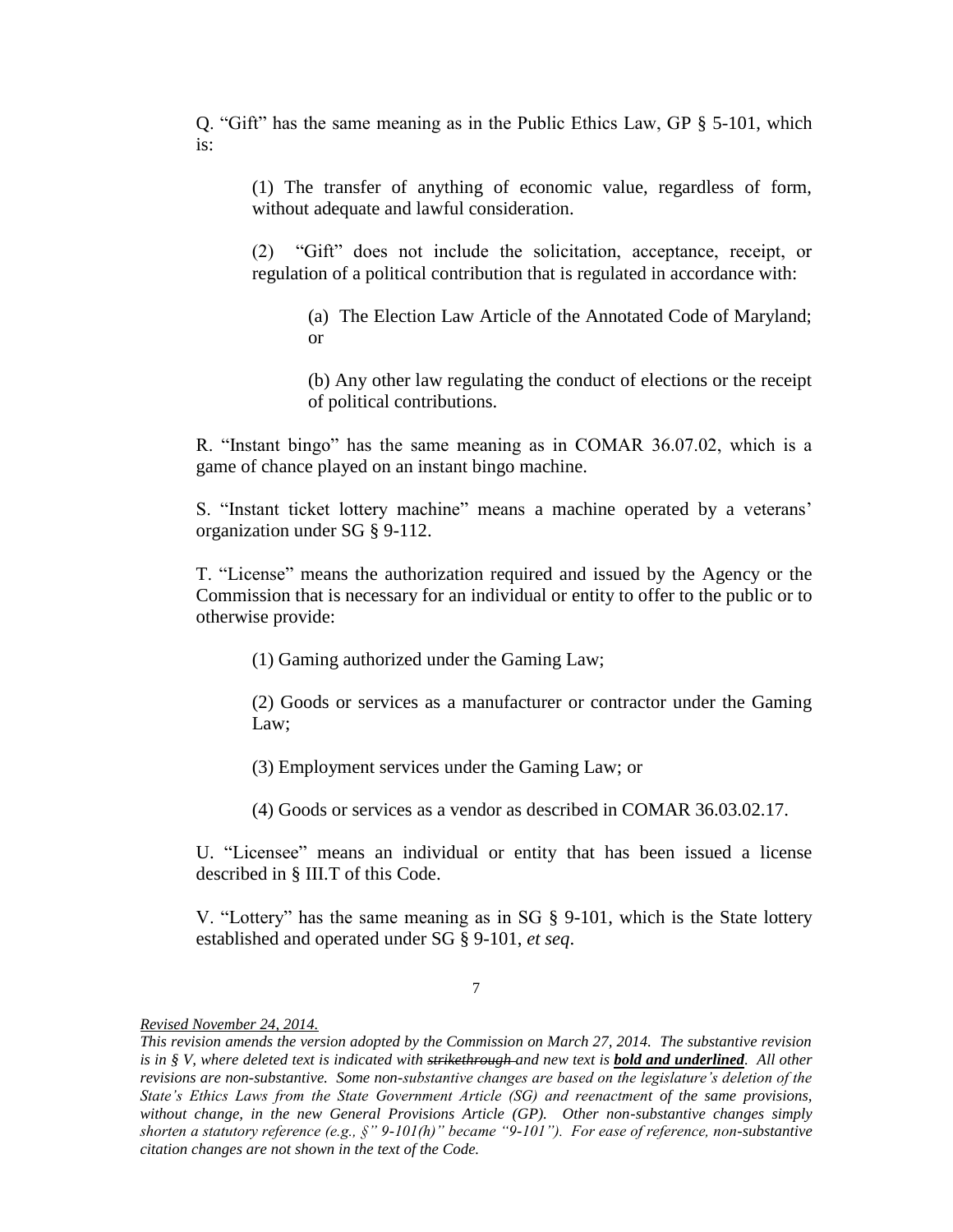W. "Non-Commission employment" collectively refers to any service, employment, office, position, business or occupation that is pursued or held by a Commission member or employee that is separate from Commission service or employment.

X. "Professional service agents of the Commission" include any individual, corporation or organization providing legal, accounting, financial, public relations, auditing, architectural, data processing, gaming regulatory or management consulting services under contract to the Commission.

Y. "Table games" has the same meaning as in SG § 9-1A-01, which is:

(1) Roulette, baccarat, blackjack, craps, big six wheel, minibaccarat, poker, pai gow poker, and sic bo, or any variation and composites of such games; and

(2) Gaming tournaments in which players compete against one another in one or more of the authorized games referenced in § III.Y(1) of this Code.

Z. "Video lottery terminal," or "VLT," has the same meaning in SG § 9-1A-01, which is a machine or device that plays or simulates a game of chance and pays out prizes to players, and can be operated only at a facility licensed by the Commission.

# **IV. DUTY TO AVOID CONFLICT OF INTEREST**

- A. Commission members and employees, and their family members, have a duty to avoid relationships or fraternization with an applicant for, or holder of, a license issued by the Commission that may cause or have the appearance of causing a conflict of interest. A member or employee must take reasonable measures to address conduct of a family member that creates the appearance of a conflict of interest for the member or employee.
- B. Commission members and employees may not solicit, suggest, request or recommend any applicant for, or holder of, a license, or to any representative or agent of such applicant or holder, the appointment of any

<sup>8</sup>

*This revision amends the version adopted by the Commission on March 27, 2014. The substantive revision is in § V, where deleted text is indicated with strikethrough and new text is <i>bold and underlined*. All other *revisions are non-substantive. Some non-substantive changes are based on the legislature's deletion of the State's Ethics Laws from the State Government Article (SG) and reenactment of the same provisions, without change, in the new General Provisions Article (GP). Other non-substantive changes simply shorten a statutory reference (e.g., §" 9-101(h)" became "9-101"). For ease of reference, non-substantive citation changes are not shown in the text of the Code.*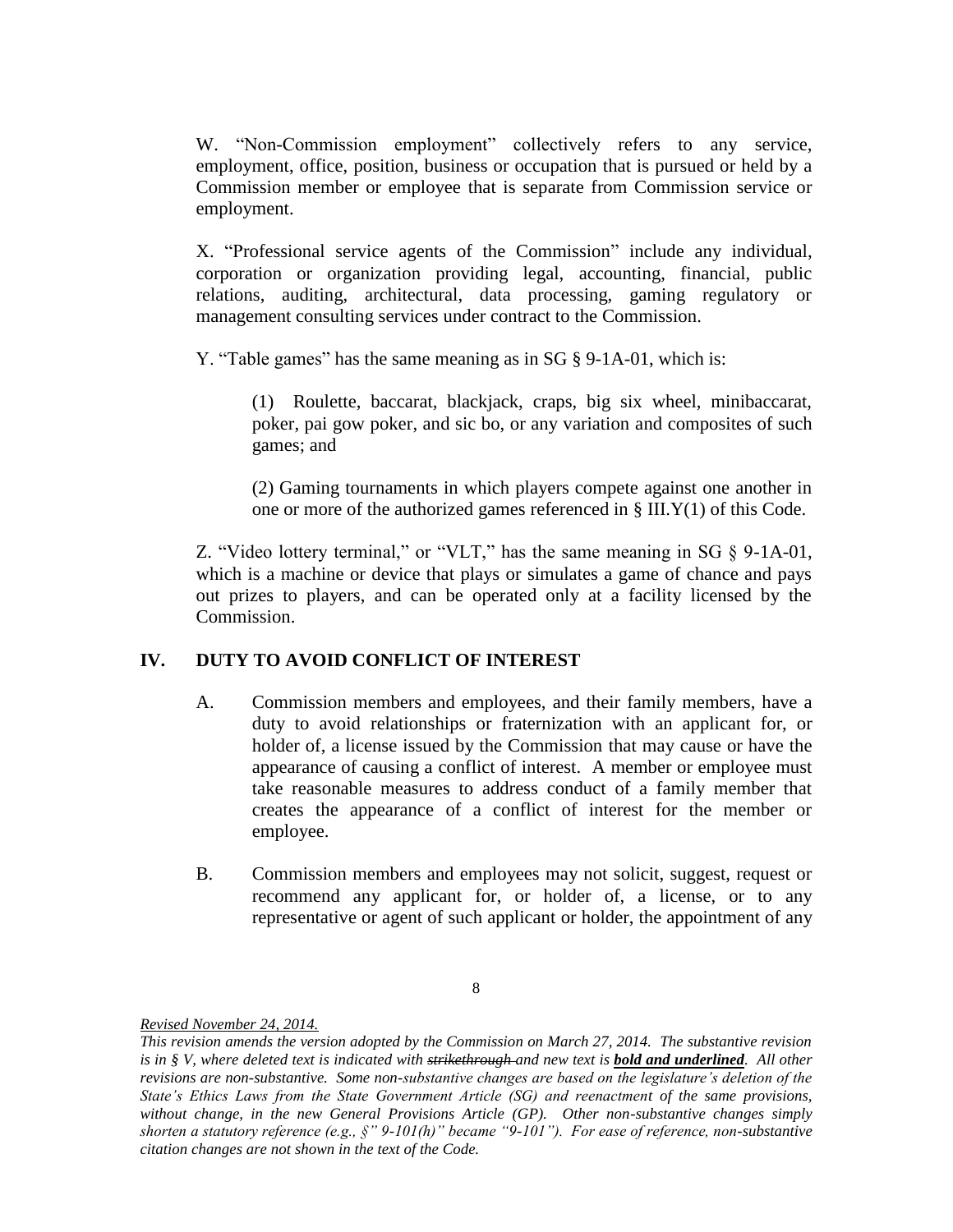individual to an office, place or position, or hiring of any individual for direct or indirect employment.

- C. Commission members and employees may not intentionally use the prestige of the individual's office for the individual's private gain or that of another.
- D. An employee whose family member seeks, or has at the time the member or employee signs for this Code, employment with a licensee regulated under the Gaming Law shall disclose the family member's circumstances to the Director and request a waiver of § IV.A of this Code.
	- (1) The Director shall cause the circumstances to be investigated.

(2) Upon review, the Director may grant a waiver based on the unique circumstances of the request.

(3) In granting a waiver, the Director may make appropriate recommendations to avoid the appearance of the conflict of interest for the member or the employee, including:

> (a) Placing restrictions on the member's Commission-related activity up to and including recommending the member's recusal from matters related to the Gaming Program; or

> (b) Directing the restriction of the employee's employment activity related to the family member's employment.

# **V. RESTRICTIONS RELATED TO GAMING**

Except as may be required in the conduct or normal course of official duties, a Commission member, employee, or a family member of a Commission member or Agency employee shall not:

A. Engage in the play of any gaming activity offered or operated by a licensee regulated under the Gaming Law, or offered or operated by the affiliate of a licensee;

<sup>9</sup>

*This revision amends the version adopted by the Commission on March 27, 2014. The substantive revision is in § V, where deleted text is indicated with strikethrough and new text is <i>bold and underlined*. All other *revisions are non-substantive. Some non-substantive changes are based on the legislature's deletion of the State's Ethics Laws from the State Government Article (SG) and reenactment of the same provisions, without change, in the new General Provisions Article (GP). Other non-substantive changes simply shorten a statutory reference (e.g., §" 9-101(h)" became "9-101"). For ease of reference, non-substantive citation changes are not shown in the text of the Code.*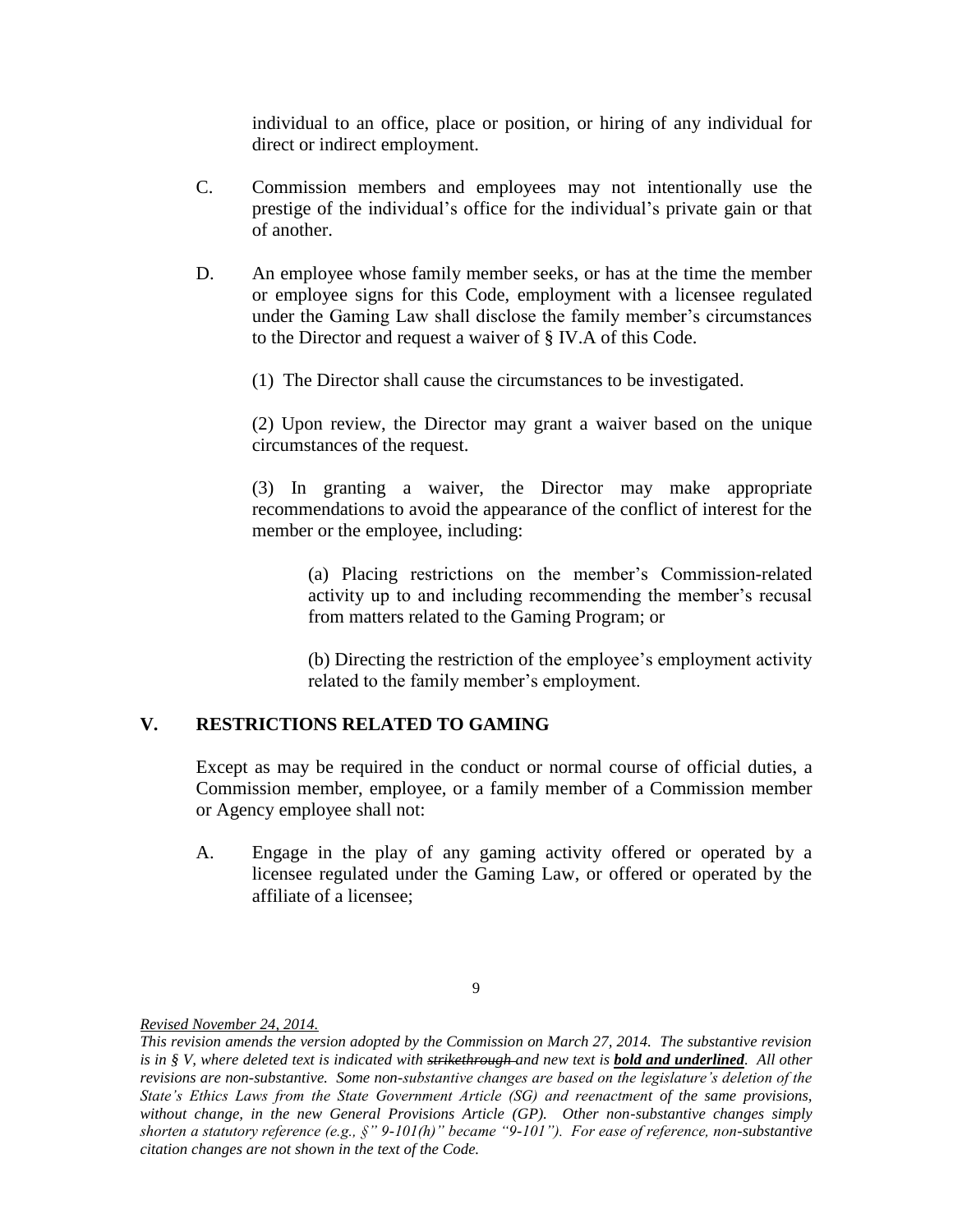- B. Engage in legalized gambling in any establishment identified by the Commission that, in the judgment of the Commission, could represent a potential for a conflict of interest; **or**
- C. Accept any complimentary service**, lodging,** or gift of any kind from any licensee or the affiliate of a licensee if such acceptance may create the appearance of a conflict of interest; or**.**
- D. Stay overnight in a guest room at the facility of any licensee or the affiliate of a licensee.

# **VI. NON-COMMISSION EMPLOYMENT**

- A. Commission members and employees must not hold or pursue any non-Commission employment that impairs the impartiality and independent judgment of the individual in discharge of the individual's official duties.
- B. Commission members and employees may engage in non-Commission employment that does not interfere or conflict with the individual's duties.
- C. Commission members and employees must disclose to the Director any non-Commission employment that exists at the time of appointment to the Commission, or employment with the Agency. If the Director approves the non-Commission employment, the member or employee must then obtain the review and approval of the Ethics Commission.
- D. Non-Commission employment that begins after a member's appointment or employee's hire must be disclosed, and approved as provided in § VI.C of this Code, before the member or employee accepts the appointment or employment.
- E. A Commission member whose non-Commission employment is not approved by both the Director and the Ethics Commission may be asked to recuse himself or herself from participation in Commission action, separate from that employment, or resign his or her appointment.
- F. An employee whose non-Commission employment is not approved by both the Director and the Ethics Commission may be asked to refrain from

*This revision amends the version adopted by the Commission on March 27, 2014. The substantive revision is in § V, where deleted text is indicated with strikethrough and new text is <i>bold and underlined*. All other *revisions are non-substantive. Some non-substantive changes are based on the legislature's deletion of the State's Ethics Laws from the State Government Article (SG) and reenactment of the same provisions, without change, in the new General Provisions Article (GP). Other non-substantive changes simply shorten a statutory reference (e.g., §" 9-101(h)" became "9-101"). For ease of reference, non-substantive citation changes are not shown in the text of the Code.*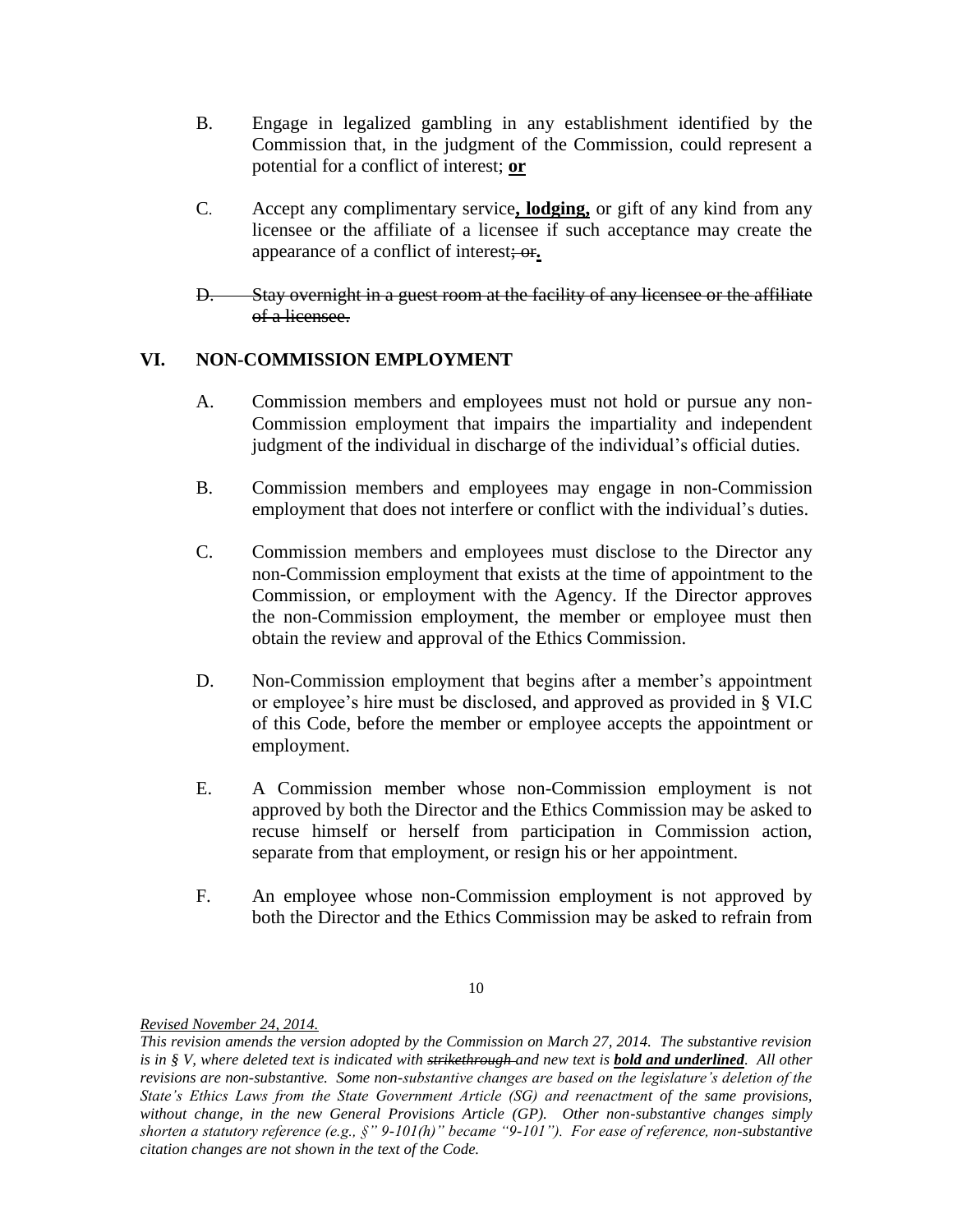participation in Agency action, separate from that employment, or he or she may be terminated from Agency employment.

## **VII. RESTRICTIONS ON RECEIVING GIFTS**

Except for unsolicited items of a nominal value, Commission members and employees, and their family members, may not directly or indirectly accept any gift, gratuity, service, compensation, travel, lodging, complimentary service, or any thing of value, from:

- A. A licensee, applicant, or any licensee's or applicant's affiliate, employee, or representative;
- B. An entity that engages in an activity related to the Gaming Program;
- C. An entity that has a financial interest that may be materially and substantially affected, in a manner distinguishable from the public generally, by the performance or nonperformance of the individual's official Gaming duties;
- D. A regulated lobbyist with respect to matters related to the gaming industry generally or the Gaming Program specifically; or
- E. Any other entity or individual that, in the judgment of the Commission, from whom the receipt of a gift could create the appearance of a conflict of interest.

#### **VIII. PROHIBITION ON HOLDING OR ACQUIRING FINANCIAL INTEREST**

A. Commission members and employees, and their family members, may not directly hold or acquire, or cause or encourage any other person to acquire, any legal or equitable financial interest in a licensee, applicant, or the affiliate, or an employee or representative of an applicant or licensee. The holding or acquisition of a financial interest in such entity through a direct means – such as by holding stocks, bonds, or other financial interest – is prohibited. The same prohibition applies to a member's or an employee's indirect acquisition of any such financial interest through any individual or entity who is acting at the direction or control of the member or employee.

*This revision amends the version adopted by the Commission on March 27, 2014. The substantive revision is in § V, where deleted text is indicated with strikethrough and new text is <i>bold and underlined*. All other *revisions are non-substantive. Some non-substantive changes are based on the legislature's deletion of the State's Ethics Laws from the State Government Article (SG) and reenactment of the same provisions, without change, in the new General Provisions Article (GP). Other non-substantive changes simply shorten a statutory reference (e.g., §" 9-101(h)" became "9-101"). For ease of reference, non-substantive citation changes are not shown in the text of the Code.*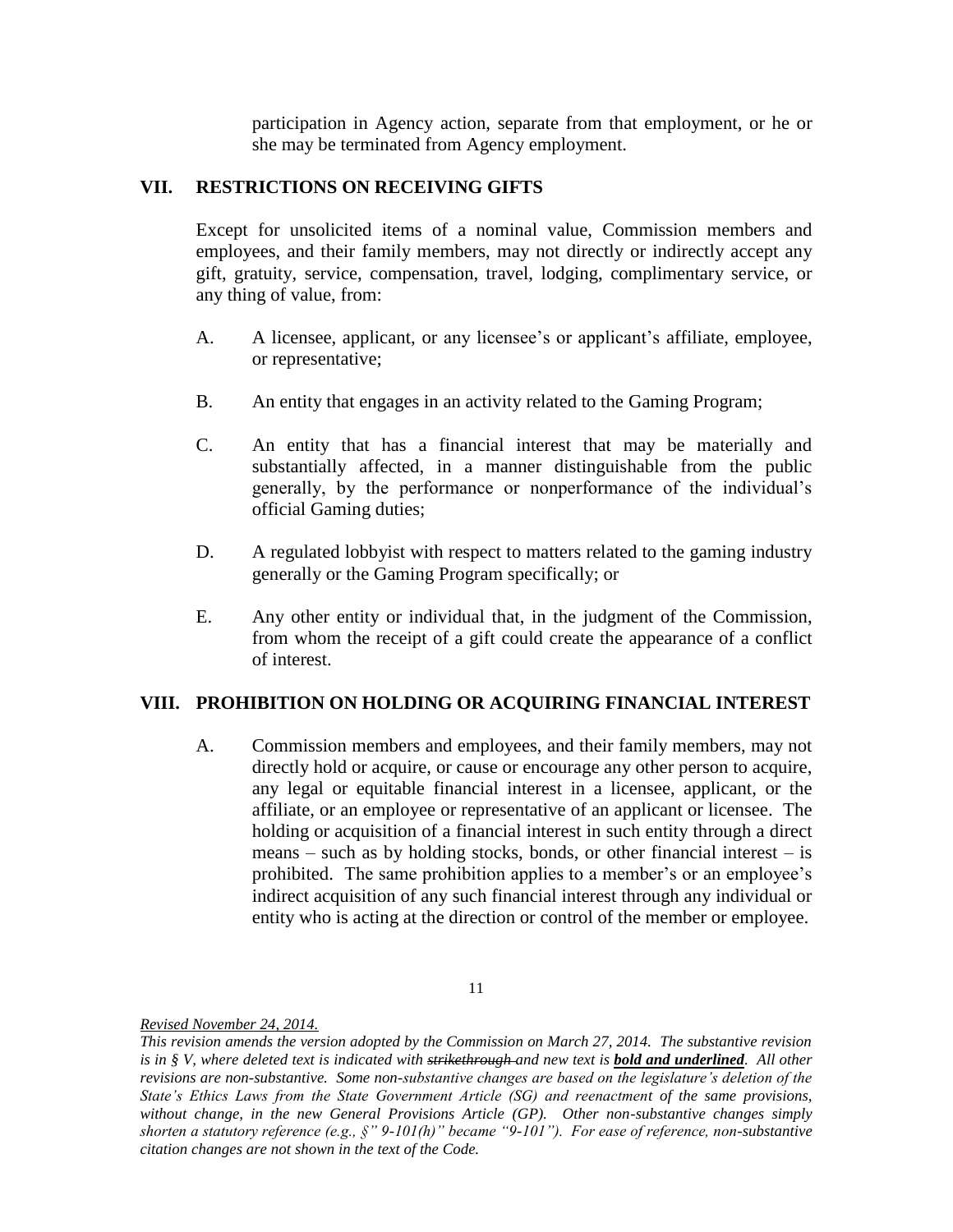B. The holding or acquisition of a financial interest in a licensee, applicant, or the affiliate, or a representative of an applicant or licensee, through a mutual fund or similar mechanism by which the holder does not exercise any control over the entity in which it owns a financial interest, is not prohibited. However, the Commission may identify circumstances related to a specific financial interest that, in its judgment, are either so influenced by gaming holdings, or afford the holder of the financial interest control over gaming activities, as to present the potential for, or the appearance of, a conflict of interest.

# **IX. CLOSE ECONOMIC ASSOCIATION**

- A. A Commission member or employee who has, or whose family member has, a close economic association with an applicant, a licensee, an affiliate of a licensee or applicant, or a principal employee of a licensee or applicant, shall disclose that close economic association to the Director or the Commission.
- B. A Commission member or employee who has, or whose family member has, a close economic association with an applicant, a licensee, an affiliate of a licensee or applicant, or a representative of a licensee or applicant, shall be presumed to have a conflict of interest that disqualifies the member or employee from participating in any gaming-related Commission action that would:

(1) Directly impact any interest of the entity with which the member or employee has a close economic association;

(2) Cause the member, employee or family member to benefit financially from a close economic association; or

(3) Cause the member, employee or family member to benefit financially from a close economic association with a person who is acting for the purpose of influencing Commission action.

C. The presumption of disqualification may be suspended if the:

(1) Member or employee discloses to the Commission the disqualifying close economic association; and

<sup>12</sup>

*Revised November 24, 2014.* 

*This revision amends the version adopted by the Commission on March 27, 2014. The substantive revision is in § V, where deleted text is indicated with strikethrough and new text is <i>bold and underlined*. All other *revisions are non-substantive. Some non-substantive changes are based on the legislature's deletion of the State's Ethics Laws from the State Government Article (SG) and reenactment of the same provisions, without change, in the new General Provisions Article (GP). Other non-substantive changes simply shorten a statutory reference (e.g., §" 9-101(h)" became "9-101"). For ease of reference, non-substantive citation changes are not shown in the text of the Code.*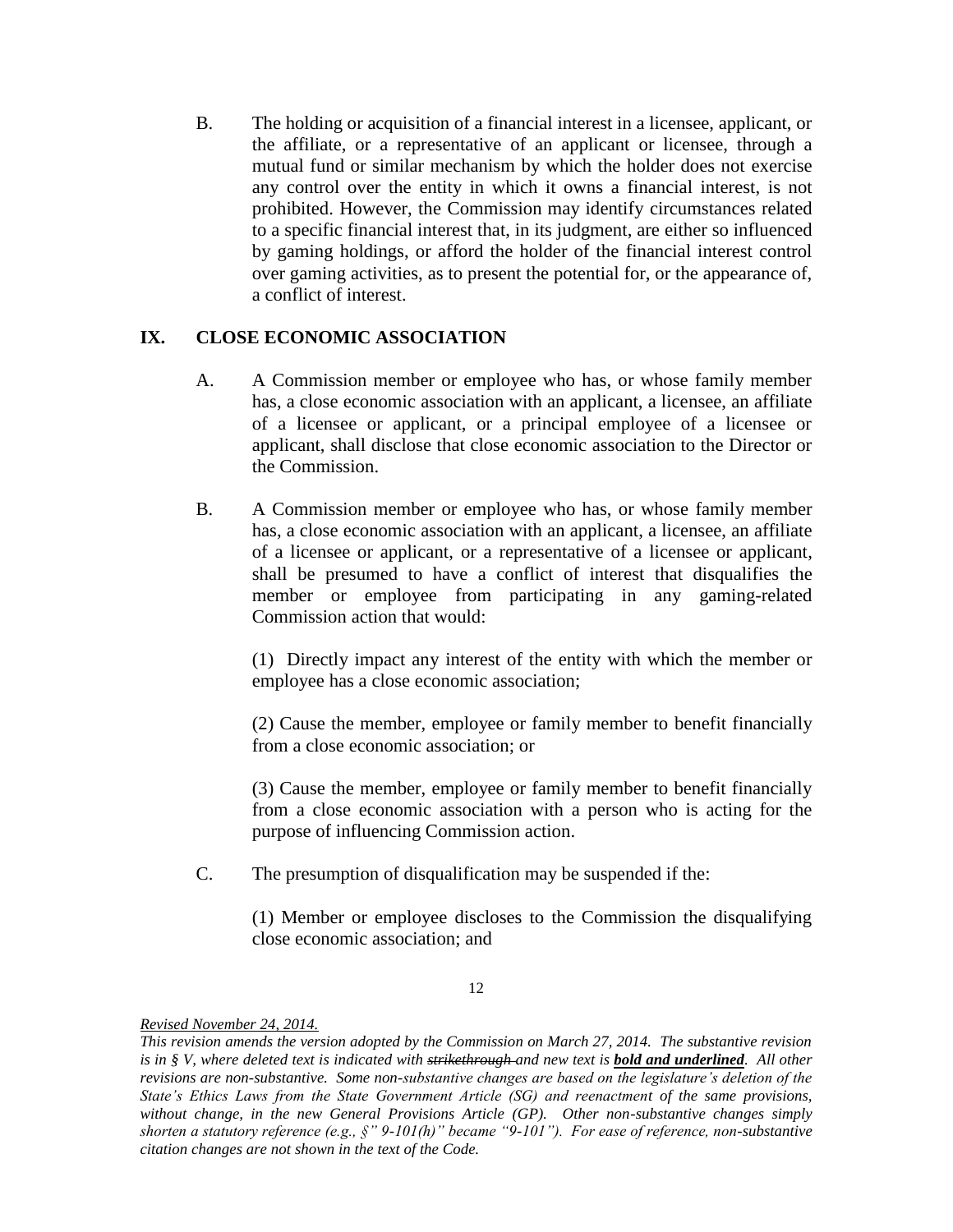(2) The Ethics Commission reviews the facts and finds no conflict of interest.

### **X. RESTRICTIONS ON PROFESSIONAL SERVICE AGENTS**

Professional service agents of the Commission or Agency may be subject to terms and conditions relating to restrictions or prohibitions in representation, employment and contracting with any licensee or applicant, or an affiliate, principal personnel or representative. Such restrictions and prohibitions shall be contained in the professional service contracts of the Commission or Agency.

### **XI. DISCLOSURE STATEMENTS**

Commission members and employees who are required by law to submit a financial disclosure statement with the State Ethics Commission under GP §§ 5- 601 through 5-611 shall complete and timely file such statements as required.

# **XII. RESTRICTIONS ON POST-COMMISSION ACTIVITY**

- A. A former Commission member or employee shall not, for a period of 365 days after their Commission membership or employment ends:
	- (1) Apply for or hold a license in Maryland; or
	- (2) Engage in any employment or contractual relations with, or have a financial interest in, a licensee.
- B. A former Commission member or employee is prohibited from assisting or representing in any way a party other than the State in a matter involving the State if the matter is one in which the individual participated significantly as a State employee. There is no time limit on this prohibition.
- C. A former Commission member or employee may apply to the Commission in writing for a waiver of the restrictions of this section. If the

*This revision amends the version adopted by the Commission on March 27, 2014. The substantive revision is in § V, where deleted text is indicated with strikethrough and new text is <i>bold and underlined*. All other *revisions are non-substantive. Some non-substantive changes are based on the legislature's deletion of the State's Ethics Laws from the State Government Article (SG) and reenactment of the same provisions, without change, in the new General Provisions Article (GP). Other non-substantive changes simply shorten a statutory reference (e.g., §" 9-101(h)" became "9-101"). For ease of reference, non-substantive citation changes are not shown in the text of the Code.*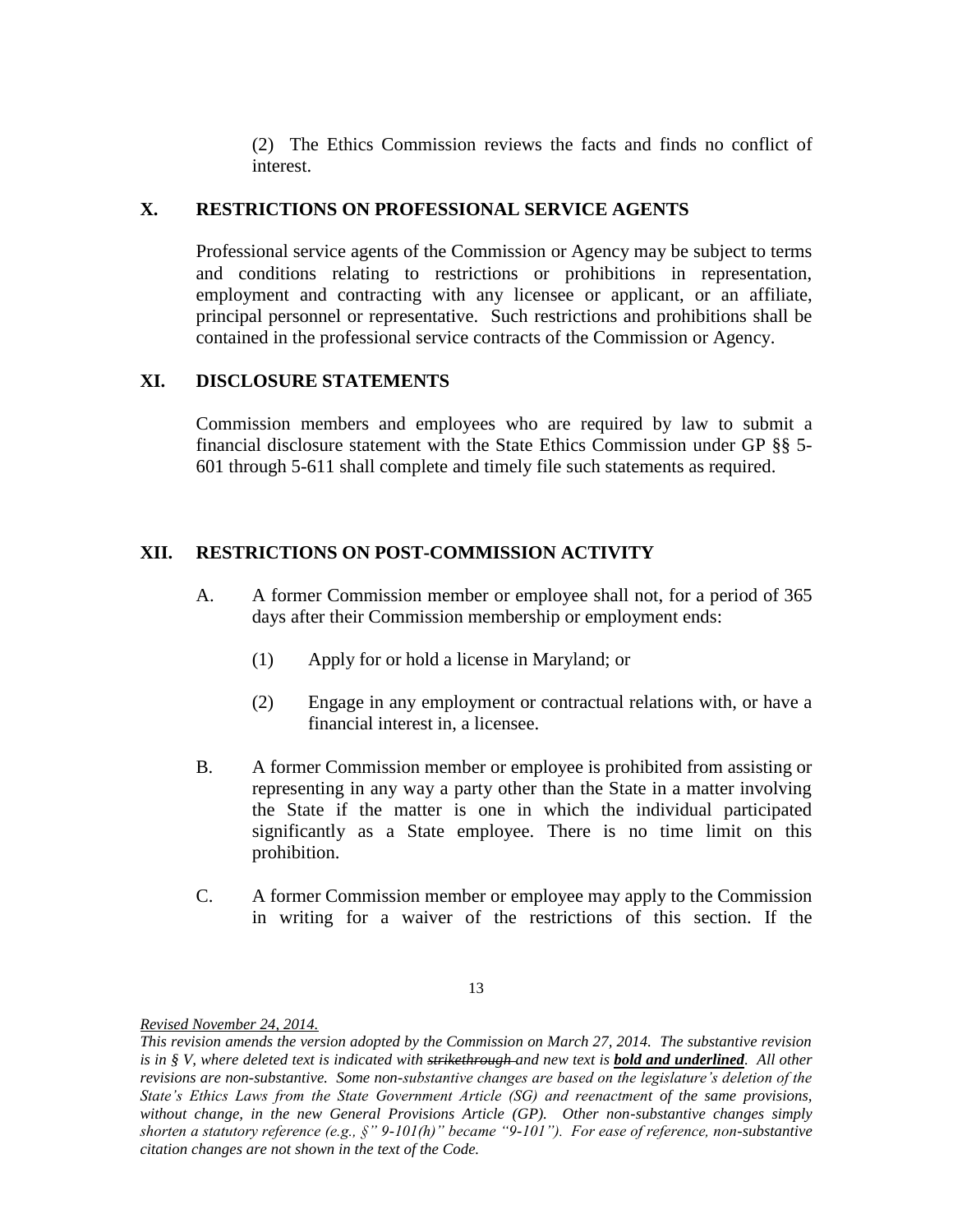Commission grants the waiver, the member or employee must then obtain the approval of the Ethics Commission.

# **XIII. VIOLATIONS**

- A. Violation of this Code by a present or former Commission member may result in notification to the Office of the Attorney General in accordance with Executive Order 01.01.2007.01, or other applicable legal action.
- B. Violation of this Code by a present or former employee may result in notification described in §XIII.A of this Code, as well as disciplinary action up to and including termination of a present employee's employment.
- C. Violation of this Code by professional service agents of the Commission may result in action up to and including termination of the professional service contract with the Commission.

# **XV.** *EX PARTE* **COMMUNICATIONS**

No member of the Commission shall knowingly have an *ex parte* communication relating to a matter pending or reasonably likely to be pending before the Commission with any party, or representative or agent of a party, to the matter or with any person with a material interest in the outcome of the pending matter. As *ex parte* communications, either oral, written, electronic or otherwise communicated, may occur inadvertently, any member of the Commission participating in such communication shall report the details about the communication to the Director and may be subject to recusal consistent with COMAR 36.01.01.06.

# **XVI. ENFORCEABILITY**

The Director is required by COMAR 36.01.01.06 to establish this Code for Commission members and Agency employees. The provisions of this Code, and all future amendments, are enforceable and binding on Commission members and Agency employees on the date of adoption.

<sup>14</sup>

*This revision amends the version adopted by the Commission on March 27, 2014. The substantive revision is in § V, where deleted text is indicated with strikethrough and new text is <i>bold and underlined*. All other *revisions are non-substantive. Some non-substantive changes are based on the legislature's deletion of the State's Ethics Laws from the State Government Article (SG) and reenactment of the same provisions, without change, in the new General Provisions Article (GP). Other non-substantive changes simply shorten a statutory reference (e.g., §" 9-101(h)" became "9-101"). For ease of reference, non-substantive citation changes are not shown in the text of the Code.*